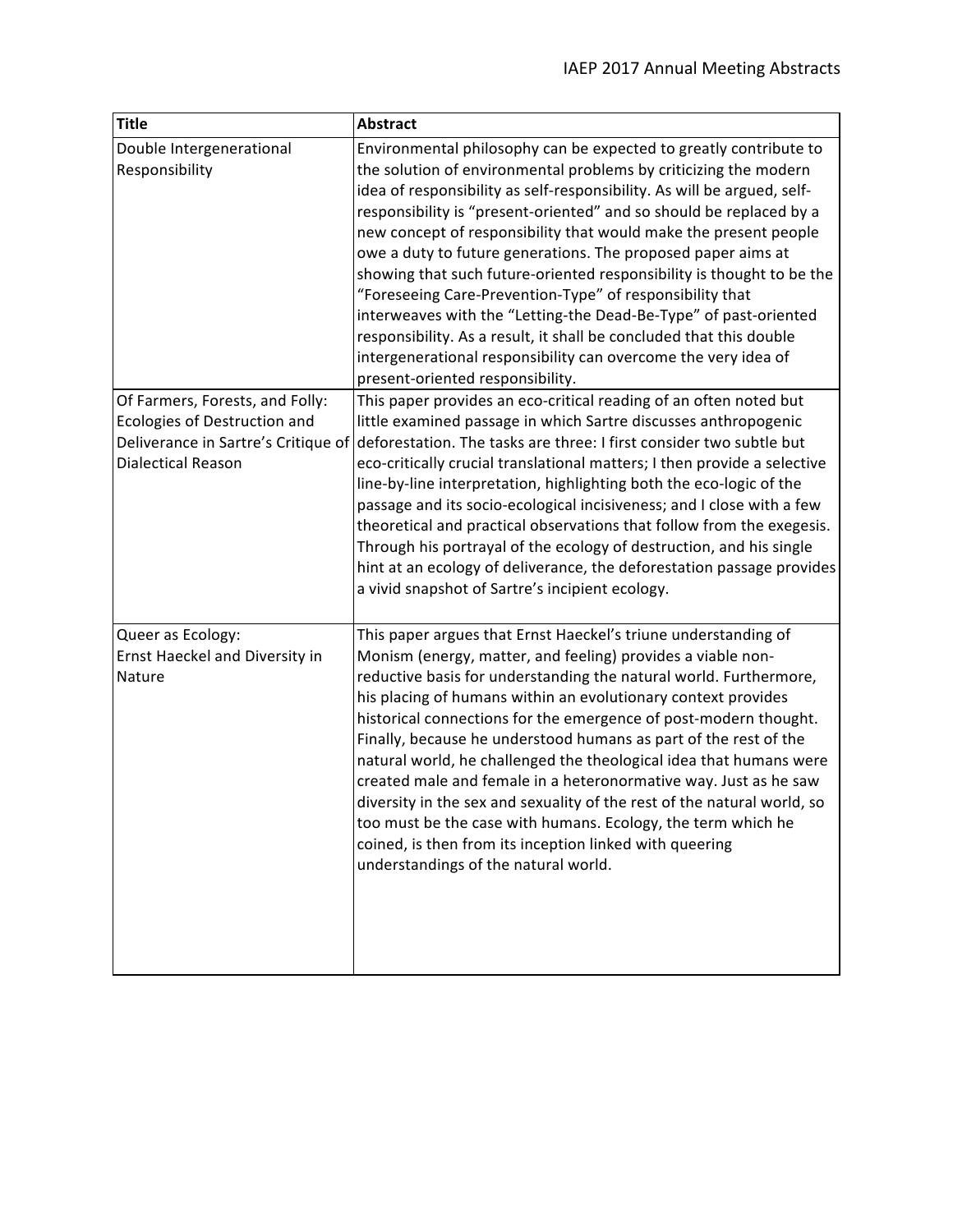| Wonder and the conditions of<br>democratic life                                                                          | What are the implications for democratic life of assuming wonder as<br>a basic democratic attitude? Taking up Martha Nussbaum's "politics<br>of wonder," this talk shows how the same attitude Nussbaum<br>invokes to explain her biocentrism is also a condition on being<br>reasonable in Rawls' sense. Far from being a "substantive<br>conception of the good," wonder is needed to appreciate any<br>conception of the good and is a condition on the sense of justice.<br>Thus wonder becomes central to democratic life -a point that<br>should not be lost when we face the discourse conditions of<br>neoliberalism today, "post-truth" and "polarization." Consideration<br>of other lives and consideration of each other's lives are intertwined. |
|--------------------------------------------------------------------------------------------------------------------------|---------------------------------------------------------------------------------------------------------------------------------------------------------------------------------------------------------------------------------------------------------------------------------------------------------------------------------------------------------------------------------------------------------------------------------------------------------------------------------------------------------------------------------------------------------------------------------------------------------------------------------------------------------------------------------------------------------------------------------------------------------------|
| Ecstatic Intentionality: A<br>phenomenological grounding for<br>the sacredness of Being in the<br>teaching of Fools Crow | The influence of Levinas has done much in continental philosophy to<br>obscure the possibility for thinking the sacredness of Being. The<br>ecstatic intentionality described in the teachings of Fools Crow offer<br>resources for a philosophy that accommodates the worries of<br>Levinas and his deconstructionist followers about Heidegger's failure<br>to make a place for a rigorous self-renunciaiotn before the other,<br>and yet also allows a place for a phenomenology of the sacredness<br>of Being. Thus, Fools Crow is an important voice for a Continental<br>environmental philosophy that recognizes the intrinsic value of<br>nature.                                                                                                     |
| The Ecological Limitations of<br>Neoliberal Subjectivity                                                                 | I argue that the ideal forms of subjectivity preferred by<br>neoliberalism are often in tension with the forms of subjectivity that<br>would be conducive to addressing large-scale environmental<br>problems. In order to show this, I outline three aspects of neoliberal<br>subjectivity (as competitive, a-political and consumerist) and<br>indicate how they are ecologically problematic. I conclude by briefly<br>contrasting neoliberal subjectivity with more ecologically oriented<br>forms of subjectivity suggested by certain feminist as well as<br>indigenous thinkers.                                                                                                                                                                       |
| <b>Speculative Operations: Carbon</b><br>Subjects and the Ontology of<br>Climate                                         | This presentation outlines an ontology of climate through the<br>interaction of 'carbon subjects,' nonhuman entities that participate<br>in and emerge from the global carbon cycle. As a result, the ontology<br>of climate might be understood as the interaction of various organic<br>and inorganic Others whose play spins into a weave of temporal<br>multiplicities. The visual inscription of these temporalities into<br>climate models helps to implement a co-existence between human<br>and nonhuman temporalities, transforming models into tools that<br>help cultivate the reality of climate $-$ and climate's reality $-$ in the<br>global social imaginary.                                                                                 |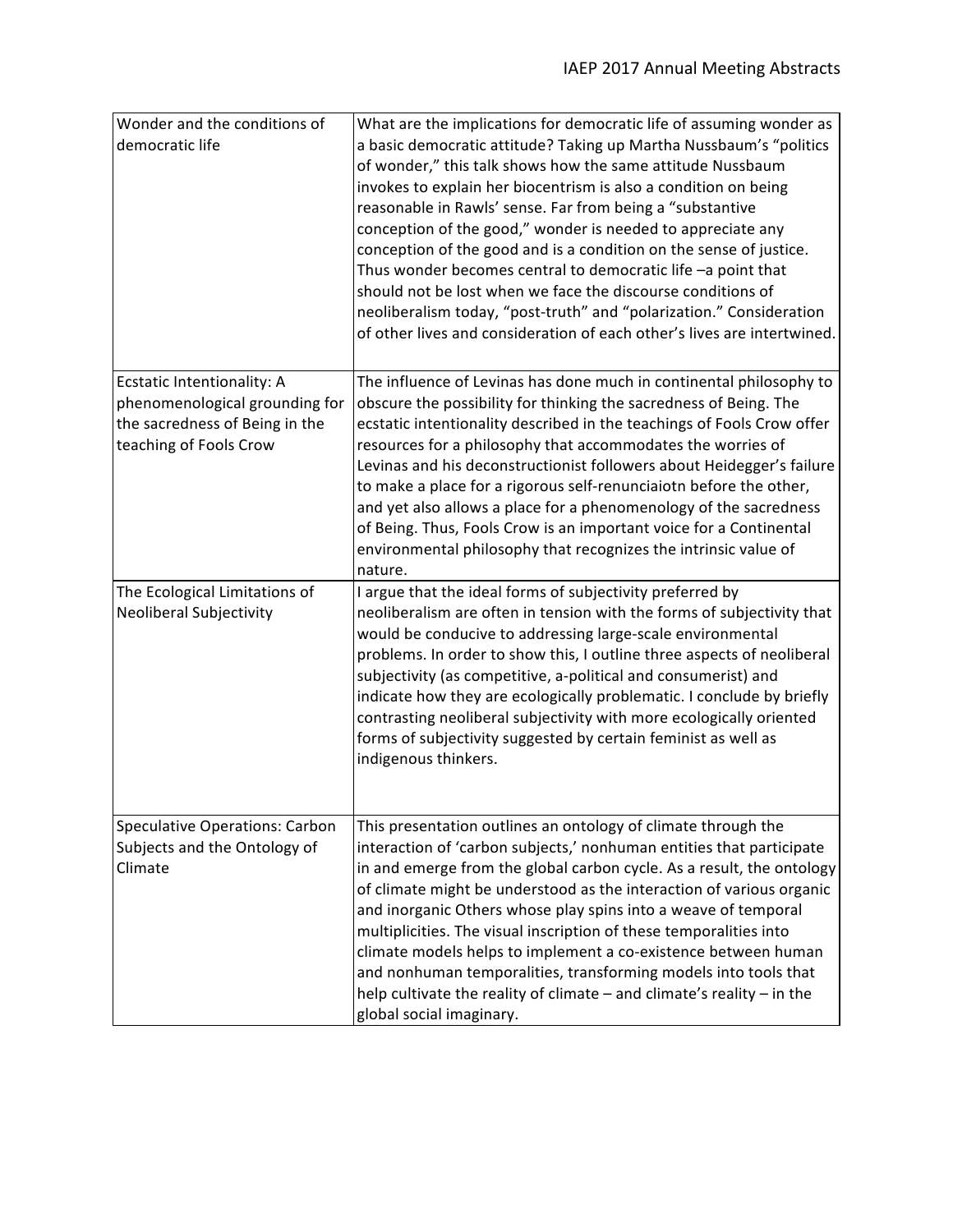| <b>Ecological Embodiment and</b>   | In contrast to the standard maneuver of seeking to extend Levinas's       |
|------------------------------------|---------------------------------------------------------------------------|
| <b>Ethical Giving in Levinas</b>   | notion of the human face to the environment, I here focus directly        |
|                                    | on Levinas's notion of the "elemental." In particular, I consider the     |
|                                    | role of elemental nature in Levinas's conception of ethical giving,       |
|                                    | and how this role shifts between the accounts of Totality and Infinity    |
|                                    | (1961) and Otherwise Than Being (1974). I seek to show that               |
|                                    | Levinas's late conception of ethical giving is ecological in a sense that |
|                                    | is tacit and surprising but decisive, and that this innovation depends    |
|                                    | upon an interpretation of embodiment deriving from an                     |
|                                    | idiosyncratic appropriation of Plotinian metaphysics.                     |
| The Paradox of Domain:             | Daoist environmental philosophy and the concept of the Dao                |
| Unraveling Scope and Agency in     | characterizes the domain of nature as a vast, interconnected system       |
| <b>Daoist Environmental Ethics</b> | in which every component holds a specific purpose or responsibility       |
|                                    | in relation to the whole. Following from this definition of scope,        |
|                                    | Daoist ethical theory, especially in relation to the environment,         |
|                                    | advocates against interfering with the natural harmony of nature          |
|                                    | and identifies humans as moral agents capable of maintaining the          |
|                                    | harmony of the Dao through the practice of wu wei (無爲, non-               |
|                                    | doing) and an understanding of ziran (自然, self-so-ing). The               |
|                                    | definition of humans as both components of an interconnected              |
|                                    | system and reliable judges of the system's overall harmony                |
|                                    | generates a paradox from the possibility that whatever impact             |
|                                    | humans have on the environment could simply be a part of their role       |
|                                    | within the Dao. This paper presents an argument in favor of               |
|                                    | adopting a view of moral agency as a trait possessed by many              |
|                                    | components of the Dao, not just humans, in order to escape the            |
|                                    | paradox and arrive at a less anthropocentric ethical framework.           |
| A Care Ethical Interpretation of   | In this paper, I investigate and develop an environmental ethic that      |
| Stewardship                        | takes the concept of stewardship as central. Stewardship, I claim,        |
|                                    | refers to the kind of role that human agents ought to occupy when         |
|                                    | we successfully care for (that is, conserve) non-human environments       |
|                                    | and entities. On my account, to be a steward is to engage in a            |
|                                    | reciprocally-beneficial relationship with non-human environments          |
|                                    | and entities, which successfully promotes their flourishing. And, as      |
|                                    | the stewardship relationship that I articulate and endorse is             |
|                                    | reciprocal, caring for non-human entities and environments                |
|                                    | promotes our flourishing, too.                                            |
|                                    |                                                                           |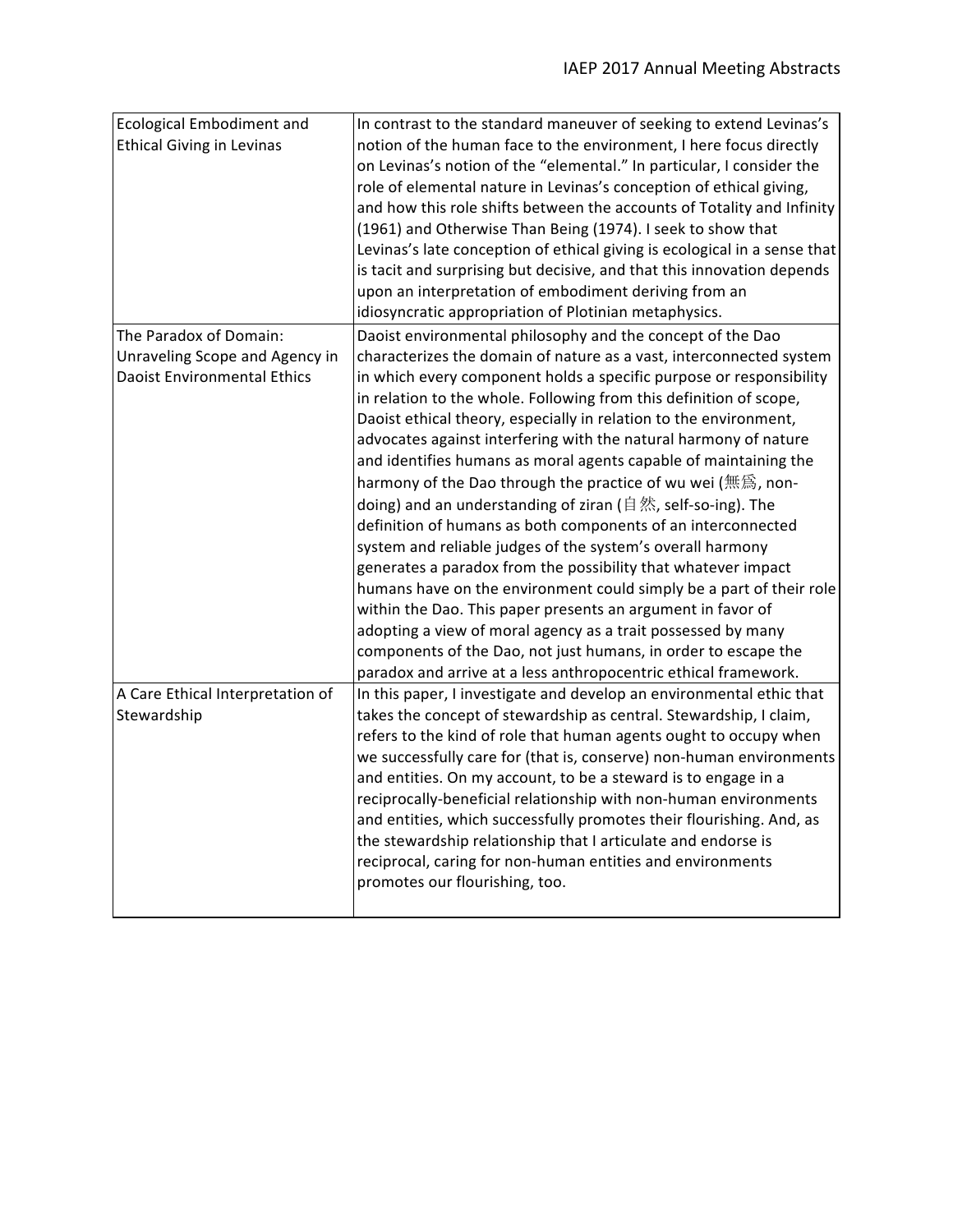| Rights, Culture, and Land:       | Native Americans are often represented as environmentally                 |
|----------------------------------|---------------------------------------------------------------------------|
| Theorizing Politics, Ecojustice, | respectful by nature. When Native environmental protests are              |
| and Ceremony in Contemporary     | understood as expressions of an inherently environmental,                 |
| Native Environmental Activism    | naturalized relationship to the land, the political dimension of these    |
|                                  | protests is made invisible. These protests are political acts; they are   |
|                                  | demands for recognition, for equity, and for the rights to control        |
|                                  | one's land, identity, culture, and ways of life. But while we must        |
|                                  | recognize the demand for rights and justice as indeed political, we       |
|                                  | must also recognize that in many instances the environmental (and         |
|                                  | the cultural) and the political are intertwined in ways that may be       |
|                                  | impossible to disentangle. Contemporary Native environmental              |
|                                  | protests are often explicitly motivated by an urgent need to assert       |
|                                  | rights and as well as the defense of the ecological conditions for the    |
|                                  | continuation of significant cultural practices. Drawing on participant    |
|                                  | observation and interviews from Standing Rock, we argue for an            |
|                                  | approach to understanding Native environmental activism that is           |
|                                  | informed by theories of ceremony and eco-cultural cosmologies             |
|                                  | together with ecopolitical theories and environmental justice.            |
| <b>Water Value Pluralism</b>     | The doctrine of prior appropriation, which is the primary means for       |
|                                  | allocating water rights in seventeen western U.S. states, is              |
|                                  | composed of two elements: priority in time and beneficial use. In         |
|                                  | evaluating the justificatory basis of the water law, it becomes clear     |
|                                  | that its underlying normative claims assume a utilitarian distribution    |
|                                  | criterion in which water is viewed as an economic good with a             |
|                                  | monetary value. The legitimacy of this assumption is challenged           |
|                                  | through presenting various non-monetary water values, with                |
|                                  | attention to the particular social and cultural contexts in which they    |
|                                  | emerge. This analysis argues that recognition and preservation of         |
|                                  | water value plurality is crucial to the justifiability of a water policy, |
|                                  | like the doctrine of prior appropriation.                                 |
| Ecological difference ethics:    | I seek to further explore how Levinas's difference ethics might           |
| What do we owe the widow, the    | contribute to climate justice, specifically in regard to human dignity,   |
| orphan, strangerand the non-     | but with an eye toward how human dignity is deeply interwoven             |
| human?                           | with non-human dignity. Levinas's ecological understanding of who         |
|                                  | we are lends itself to a fruitful conception of justice, crucially        |
|                                  | grounded in radical heterogeneity. My ultimate claim is that              |
|                                  | Levinas's difference ethics is a vital halfway house between              |
|                                  | Kantianism and more radical forms of biocentrism, and that his            |
|                                  | insights are a necessary first step in the recognition of ourselves as    |
|                                  | deeply interconnected with every other being constituting earth's         |
|                                  | community.                                                                |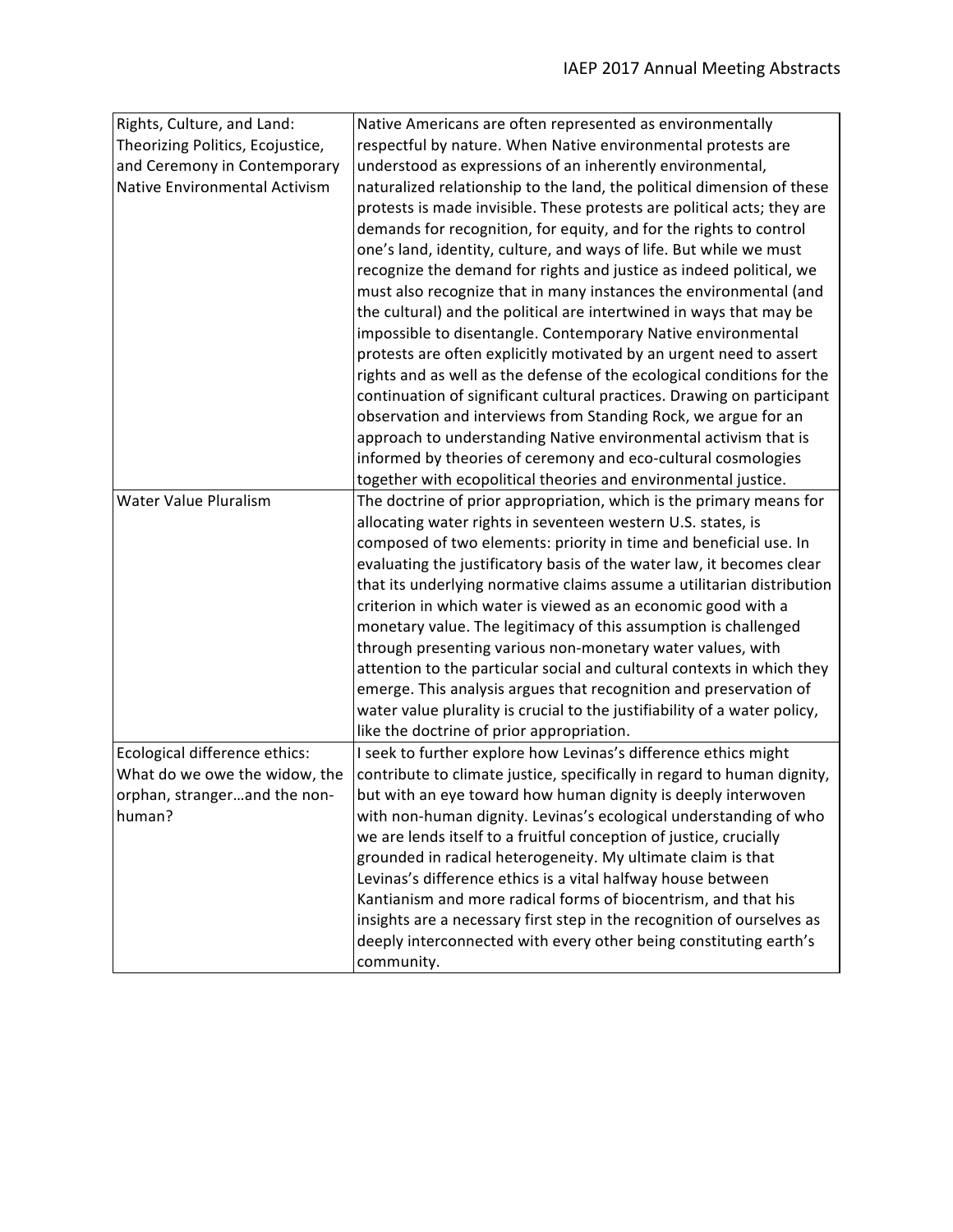| An Ethnography of the Dakota        | This article presents an anthropological qualitative research that will   |
|-------------------------------------|---------------------------------------------------------------------------|
| <b>Access Pipeline Protest:</b>     | be conducted in March 2017, in Cannon Ball, North Dakota. The             |
| Ethical Perspectives on a           | study provides a timely report by analysing the ethical perspectives      |
| <b>Controversial Energy Project</b> | of the different stakeholders, and highlights the moral dimension of      |
|                                     | the protests occurred since 2015 in opposition to the DAPL. The           |
|                                     | focus of this research is to reflect on the types of justice at stake, by |
|                                     | employing the recently proposed framework of 'energy justice'             |
|                                     | (Sovacool, Dworkin 2015). The goal is to provide insights on the          |
|                                     | morality of the different conceptualizations of energy, resources,        |
|                                     | land, and justice developed and defended by the different actors.         |
|                                     | Finally, the research confronts the results of the qualitative research   |
|                                     | with the claims of "settler colonial injustice" (Whyte 2017).             |
| Gloria Anzaldúa's Hydrological      | I will work through some of the limitations of a Heideggerian             |
| Semiotics                           | account of dwelling by developing an account of hydrological              |
|                                     | semiotics within Gloria Anzaldúa's work. Drawing upon hydrological        |
|                                     | models of identity and knowing allows Anzaldúa to stress the ever-        |
|                                     | dynamic ways in which identities are formed ecologically, through         |
|                                     | and with an ongoing conversation with nonhuman animals, plants,           |
|                                     | lands and waters. Just as a cenote makes visible that which remains       |
|                                     | hidden in subterranean channels, Anzaldúa's hydrological semiotics        |
|                                     | offers a new way to think identities and relationships to the             |
|                                     | environment that are covered over through restrictive binaries such       |
|                                     | as natural/supernatural, internal/external, rational/irrational,          |
|                                     | self/other.                                                               |
| Unsettling Place: Rewilding in the  | The concept of the cultural landscape, argues Val Plumwood, has           |
| cultural landscape                  | been used to obscure the agency of the nonhuman, perpetuating a           |
|                                     | hegemonic, human-centered framework. Rewilding also challenges            |
|                                     | cultural landscapes, emphasizing "self-willed" land and the return of     |
|                                     | extirpated species. Although rewilding seems antithetical to the          |
|                                     | concept of place, I argue that we should instead understand               |
|                                     | rewilding as place-making. Rewilding, in some instances, responds to      |
|                                     | Plumwood's challenges to the cultural landscape by reappearing and        |
|                                     | reintroducing nonhuman elements. In these cases, rewilding                |
|                                     | unsettles the concept of place productively by foregrounding the co-      |
|                                     | creation, rather than erasure, of cultural landscapes.                    |
| For love of pests: Barry Lopez,     | Environmental ethics, both as an academic discipline and as a             |
| the figure of 'wildlife,' and       | cultural movement in the United States, owes a lot to a few crucial       |
| megafaunal resurgences in the       | formative decades before after World War II. Many of the concepts         |
| United States.                      | and logics that continue to shape environmental consciousness             |
|                                     | today are those that happened to be prominent in scientific,              |
|                                     | political, and ethical discourse during this period. In this paper, I     |
|                                     | argue that 'wildlife' is one such concept, and that this concept or       |
|                                     | "figure" bears critical attention. Drawing on Barry Lopez's writings, I   |
|                                     | argue for deconstructing "wildlife" and exploring the challenge of        |
|                                     | loving animals as "revered pests."                                        |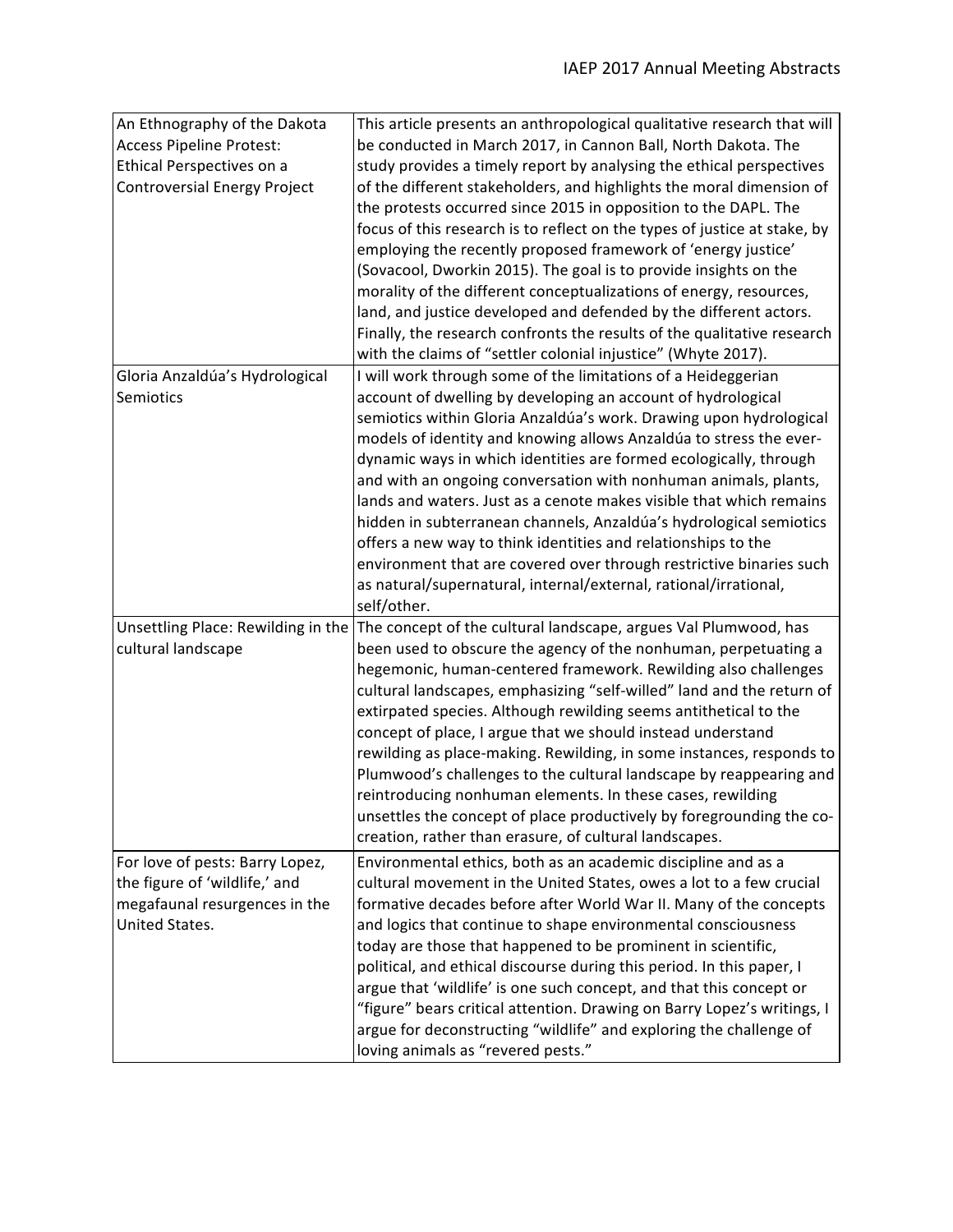| Wilderness: PanAmerican and<br>Cosmopolitan                                            | The history of wilderness preservation has been claimed as<br>distinctively and nationalistically American. I argue it is better<br>understood as remarkably cosmopolitan. Wilderness appreciation<br>and preservation grew in the fertile soil of an international project of<br>natural history exploration. Many leading preservationists led<br>international lives and exhibit cosmopolitan or even antinationalist<br>sensibilities. Many were as inspired by the Amazonian tropics as<br>they were by the Rockies. Recognizing these cosmopolitan elements<br>in the wilderness preservation tradition may help us to adapt its<br>legacy, values and insights to our present situation.                                            |
|----------------------------------------------------------------------------------------|--------------------------------------------------------------------------------------------------------------------------------------------------------------------------------------------------------------------------------------------------------------------------------------------------------------------------------------------------------------------------------------------------------------------------------------------------------------------------------------------------------------------------------------------------------------------------------------------------------------------------------------------------------------------------------------------------------------------------------------------|
| Redefining Ecosystems: The<br><b>Biocentrism of Ecocentrism</b>                        | Arthur Tansley first defined the term "ecosystem" in his seminal<br>piece "Use and Abuse of Vegetational Concepts," as an improved<br>way of viewing the relationships between plants and their physical<br>environments. However, his definition, while widely influential, is<br>problematic due to his privileging the living over the nonliving. This<br>article critically examines Tansley's definition and recommends<br>another definition of ecosystems, in order to solve a long-existing<br>problem within ecology. The paper will draw on the feminist concept<br>of "situated knowledge," and suggest that Tansley's definition is<br>both a result of and perpetuation of a particular form of<br>biocentrism.               |
| Despair and Selfhood in the<br>Anthropocene                                            | In this paper, I present two arguments. First, I argue that<br>Kierkegaard's representations of the nonhuman extend beyond their<br>interpretation as metaphorical and call for a more open and<br>participatory engagement. This includes the development of a<br>notion of selfhood which is deeply dependent upon the nonhuman.<br>Second, I argue that the concept of finitude's despair, or despair<br>over lacking infinitude, which is exemplified in Kierkegaard's<br>allegorical use of the lily of the field and the bird of the air, is<br>uniquely suited to our current Anthropocenic crisis of the self. I<br>present a solution in embracing his notion that each of us has a story<br>that is uniquely ours.               |
| An Eco-Political Conception of<br>the People: An Account for<br>Indigenous Communities | The concept of the people plays an important normative role in the<br>issues of democracy, self-determination, and sovereignty but<br>remains generally under-theorized in its ecological and territorial<br>dimensions. I will argue for a conception of the people that is<br>political and ecological, rather than cultural. A people will be<br>understood as a group of persons who inhabit a bounded territory,<br>engage in common activities of self-government, and consequently<br>have duties of environmental stewardship and duties to respect the<br>self-determination and environmental security of others. I will show<br>how this conception helps account for the situation and interests of<br>indigenous communities. |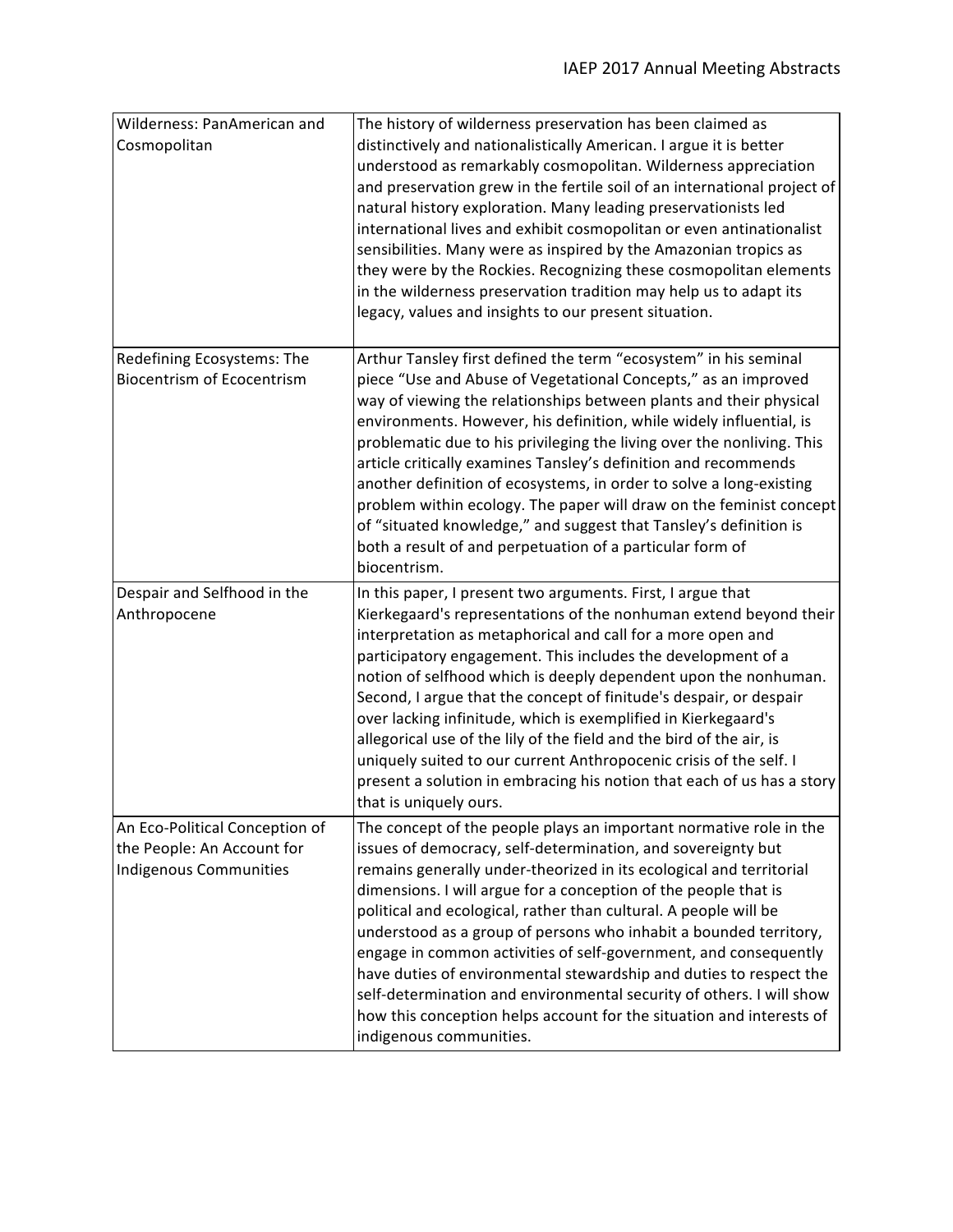| <b>Eliminative Materialism and Non-</b><br>Anthropocentric Ethics | This paper addresses the potential that Eliminative Materialism (EM)<br>holds for motivating a non-anthropocentric ethics. Drawing upon<br>Wilfrid Sellars's concepts of the Manifest and Scientific Images of<br>humanity, I argue that EM's attack on Folk Psychology and the<br>concept of personhood should be developed further to undermine<br>various forms of anthropocentric frameworks for ethics. In its place,<br>I argue for a development of a non-anthropocentric ethics which<br>emphasizes the scientific commitments of EM and the Darwinian<br>account of humanity as one species among many. |
|-------------------------------------------------------------------|------------------------------------------------------------------------------------------------------------------------------------------------------------------------------------------------------------------------------------------------------------------------------------------------------------------------------------------------------------------------------------------------------------------------------------------------------------------------------------------------------------------------------------------------------------------------------------------------------------------|
| (Un)Earthing the Ecological<br>Violence of Settler Colonialism    | The invocation of land/landscape as both commodity as well as<br>scientific object belie assumptions about identifiable verification                                                                                                                                                                                                                                                                                                                                                                                                                                                                             |
|                                                                   | processes used to measure claims or evaluations about the natural<br>world. Many times, these verification processes are created within                                                                                                                                                                                                                                                                                                                                                                                                                                                                          |
|                                                                   | intellectual and practical contexts, which already hold the natural<br>world to exist in the ways that justify commodity and object                                                                                                                                                                                                                                                                                                                                                                                                                                                                              |
|                                                                   | conceptions of nature. This makes the proof by which we evaluate<br>or test claims about the natural world fitted to particular context-                                                                                                                                                                                                                                                                                                                                                                                                                                                                         |
|                                                                   | specific standards. This in itself may be unproblematic, but this<br>paper explores how standards of proof reliant on dominant societal                                                                                                                                                                                                                                                                                                                                                                                                                                                                          |
|                                                                   | conceptions of land as commodity and object can exclude<br>acknowledgement of ecological violence(s) that make certain                                                                                                                                                                                                                                                                                                                                                                                                                                                                                           |
|                                                                   | undesirable and harmful social/political realities possible. In                                                                                                                                                                                                                                                                                                                                                                                                                                                                                                                                                  |
|                                                                   | particular, I will explore how settler colonialism's refusal to<br>acknowledge the ecological violence inherent to its                                                                                                                                                                                                                                                                                                                                                                                                                                                                                           |
|                                                                   | structure/existence contributes to a moral/affective horizon that                                                                                                                                                                                                                                                                                                                                                                                                                                                                                                                                                |
|                                                                   | necessarily excludes justice for Indigenous peoples.                                                                                                                                                                                                                                                                                                                                                                                                                                                                                                                                                             |
| E-Co-Affectivity in the                                           | Following Isabelle Stengers' call that the anthropocene should make                                                                                                                                                                                                                                                                                                                                                                                                                                                                                                                                              |
| Anthropocene: Rethinking the                                      | us feel and think differently, this paper focuses on the human task to                                                                                                                                                                                                                                                                                                                                                                                                                                                                                                                                           |
| Role of Soil Pores to Imagine a                                   | shift its affective response. Since Stengers calls for a new "us" that                                                                                                                                                                                                                                                                                                                                                                                                                                                                                                                                           |
| New Us                                                            | seeks to participate in an entanglement, I propose to explore the<br>material and ontogenetic functions of soil, and specifically soil pores,                                                                                                                                                                                                                                                                                                                                                                                                                                                                    |
|                                                                   | in reimagining such entanglement, allowing for ways to suspend the                                                                                                                                                                                                                                                                                                                                                                                                                                                                                                                                               |
|                                                                   | limited and finite horizon of human phenomenology. A new                                                                                                                                                                                                                                                                                                                                                                                                                                                                                                                                                         |
|                                                                   | affective response would emphasize the usually hidden fluidity and                                                                                                                                                                                                                                                                                                                                                                                                                                                                                                                                               |
|                                                                   | diachronic time of pores, and, in doing so, cultivate an epistemic and                                                                                                                                                                                                                                                                                                                                                                                                                                                                                                                                           |
|                                                                   | aesthetic sensitivity, deceleration, and percolation.                                                                                                                                                                                                                                                                                                                                                                                                                                                                                                                                                            |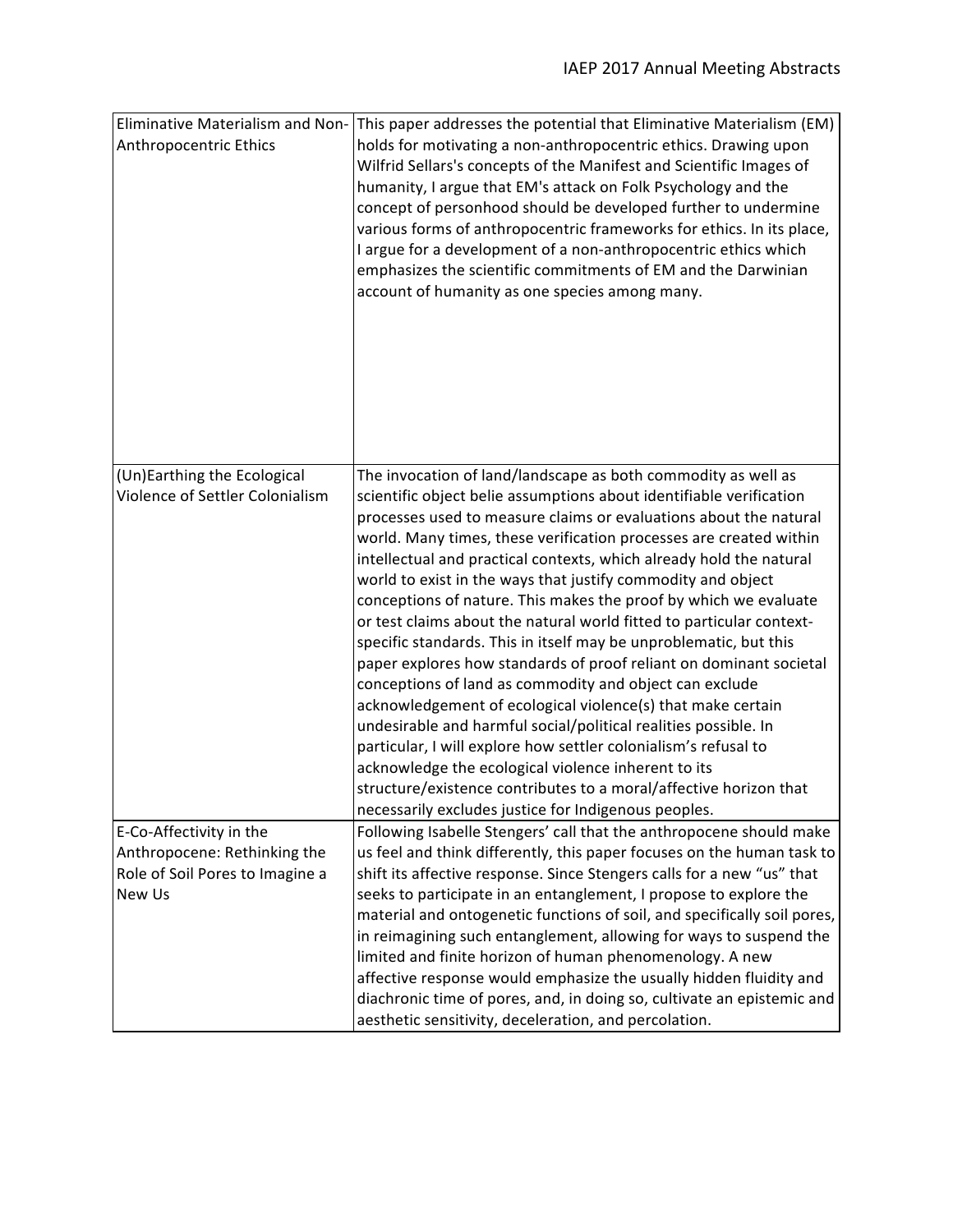| ANIMAL TEMPORALITY<br>A PHENOMENOLOGY OF DARK<br><b>TIME</b>                                                  | This paper proposes to use phenomenological philosophy-<br>especially the works of Maurice Merleau-Ponty and Henri Bergson-<br>to deepen our understanding of the lived experience of nonhuman<br>animals. Using animal's experience of time as a case study, it argues<br>that a phenomenological approach to animals studies can help us<br>not only broaden the horizons of phenomenological theory itself but<br>also found a radically novel approach to animal and environmental<br>ethics.                                                                                                                                                                                                                                                                                                                                            |
|---------------------------------------------------------------------------------------------------------------|----------------------------------------------------------------------------------------------------------------------------------------------------------------------------------------------------------------------------------------------------------------------------------------------------------------------------------------------------------------------------------------------------------------------------------------------------------------------------------------------------------------------------------------------------------------------------------------------------------------------------------------------------------------------------------------------------------------------------------------------------------------------------------------------------------------------------------------------|
| Sexual Difference and Nuclear<br>Waste Ethics: Irigaray and the<br>Intergenerational                          | Following Luce Irigary's assertion that sexual difference is perhaps<br>the philosophical problem that could be our 'salvation' if we thought<br>it through, this paper attempts to think the problem of nuclear<br>waste disposal in terms of sexual difference. Irigaray's thought<br>reveals the sense in which both our production of nuclear waste and<br>our bequeathal of it to future generations is conditioned by precisely<br>the patriarchal and therefore exclusionary logic that determines this<br>problem as intractable. Irigaray's thinking of the environment, when<br>considered in terms of communicability and intergenerationality, is,<br>this paper argues, both feminist and emancipatory without<br>succumbing to charges of essentialism.                                                                        |
| Moral Realism in Environmental<br><b>Ethics</b>                                                               | "Moral realism" is generally regarded with deep suspicion by<br>progressive thinkers. I argue that a species of moral realism is in fact<br>necessary for environmentalism. Moral realism is not primarily an<br>issue about true and false claims, but about normatively adequate<br>communicative action in light of the growth, reproduction, and<br>survival of human and nonhumankind on a finite planet. I examine<br>Argentine philosopher Enrique Dussel's "universal material principle<br>of ethics" in order to explore his ideas about the relation between<br>environmental values and real bearers of those values, and how<br>moral values in turn depend on them. I conclude that Dussel<br>presents a species of "moral realism" that provides important<br>insights for environmental ethics                               |
| Remoteness, Fragmentation, and<br>Unity: An Ecological Feminist<br>Critique of Wendell Berry's<br>Agrarianism | I read Wendell Berry's The Unsettling of America as an articulation<br>of what ecological feminist philosopher Val Plumwood calls the<br>"problem of remoteness" - the spatial, epistemic, or consequential<br>distance from the effects of one's attitudes and/or behaviors. Like<br>Plumwood, Berry's agrarian response requires a rethinking of self as<br>self-in-relationship. However, Berry appeals to gender normativity<br>and cultural unity, and fails to seriously incorporate the politics of<br>gender, race, and the history of settler-colonialism. While Berry's<br>views ought not be dismissed by feminists too hastily, unless<br>American agrarianism is more attentive to disparities in power at the<br>local level it will remain inadequate for connecting ecological<br>concerns with questions of social justice. |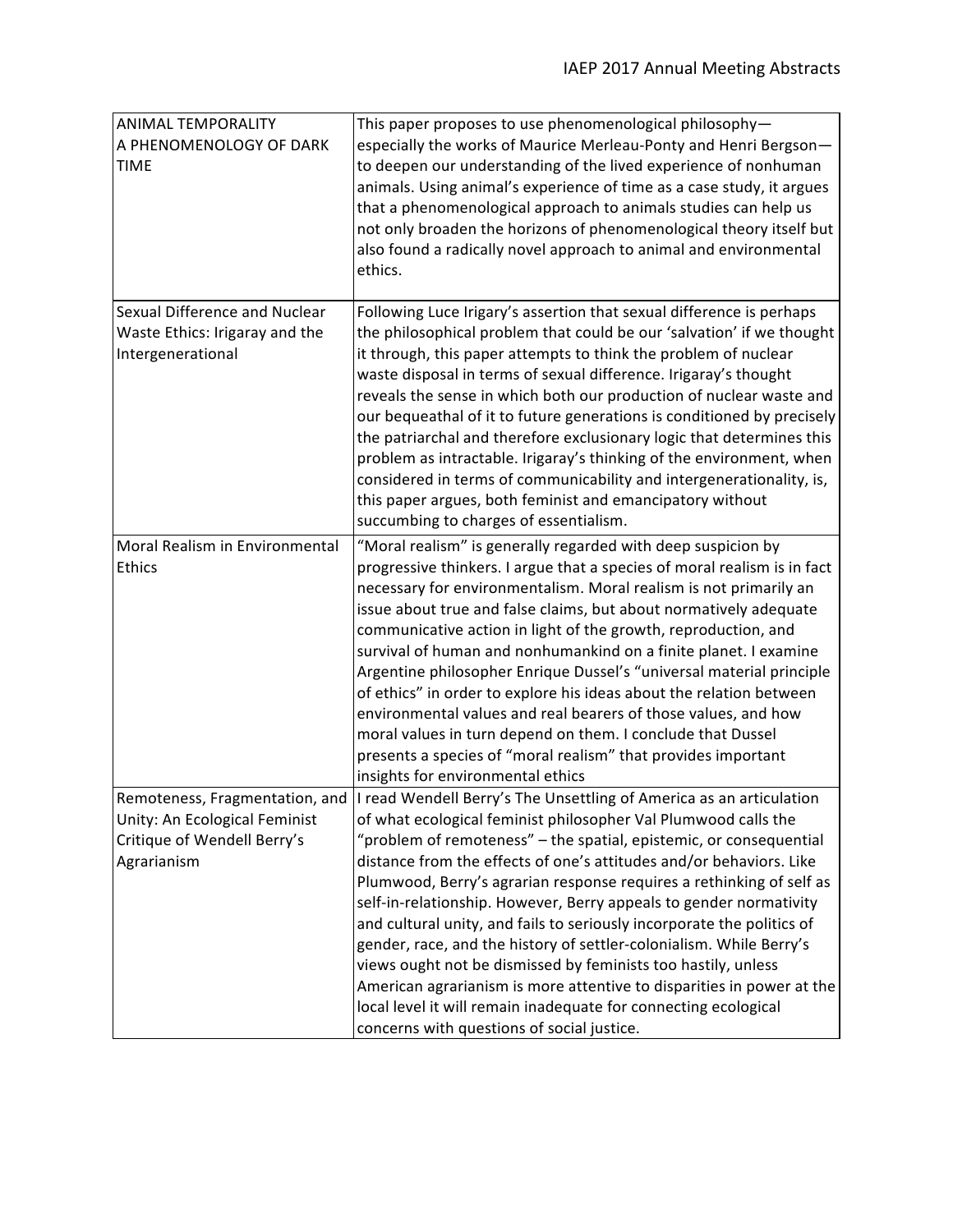| From "Being" to "Going": The<br>Relational Language of Diné<br>Ritual and the Appearance of<br>Nature as Sacred. | Heidegger showed us convincingly that in order to give a full<br>phenomenological account of reality we must investigate the role of<br>language in the revealing of things. In this paper I use a<br>phenomenological analysis to show that the Diné use of ritual<br>language reveals the world in very different ways than is customary<br>in Western cultures, thus opening the possibility for an orientation<br>to reality outside the mode of enframing that tends to see all things<br>as standing-reserve. Taking cues from the Diné we may be open to a<br>richer ontology that discourages the exploitation of nature for<br>economic gain.                                                                                                                            |
|------------------------------------------------------------------------------------------------------------------|-----------------------------------------------------------------------------------------------------------------------------------------------------------------------------------------------------------------------------------------------------------------------------------------------------------------------------------------------------------------------------------------------------------------------------------------------------------------------------------------------------------------------------------------------------------------------------------------------------------------------------------------------------------------------------------------------------------------------------------------------------------------------------------|
| <b>Beyond Biosecurity: Facing</b><br>Death, Facing Cougar                                                        | Collard (2012) proposes that the human-cougar encounter is only<br>ever destructive, that contact inevitably results in death. Utilizing<br>notions of biopolitics and especially biosecurity, she advocates<br>vigilance in policing the boundaries that separate cougar from<br>civilization. Killing is justified in response to transgression, but only<br>when the cougar is the transgressor. Appealing to Foucault (1997),<br>Haraway (2008) and Hatley (2004), I maintain that our transgressing<br>the boundary cultivates vulnerability in the face of mortality; the<br>human-cougar encounter serves to counteract biopolitical<br>tendencies tending toward the domination and marginalization of<br>those whose modalities of being remind us of our own mortality. |
| Nature Speaks: Merleau-Ponty,<br>Metaphor, and Dialogical<br>Relations of the Human and the<br>Non-Human         | Can nature speak? Better yet, can it dialogue with human beings?<br>Stephen Vogel says no, arguing that the only language that can<br>properly said to be dialogical is human language-and this language<br>is clearly not shared by the bee, let along the mountain. But others<br>disagree, claiming that ethical relations with the non-human world<br>have a fundamentally dialogical quality to them. I support this latter<br>claim, drawing on Merleau-Ponty's late ontology and philosophy of<br>language to offer a view of language, speech, and dialogue that<br>leaves open the possibility of truly dialogical relations with nature.                                                                                                                                |
| <b>Future Design</b>                                                                                             | People to be born in the future have no direct influence on current<br>affairs. Given the disconnect between people who are currently<br>living and those who will inherit the planet left for them, individuals<br>who are currently alive tend to be more oriented toward the<br>present, posing a fundamental problem related to sustainability. In<br>the presentation, we propose a new framework for reconciling the<br>disconnect between the present and the future whereby some<br>individuals in the current generation serve as an imaginary future<br>generation that negotiates with individuals in the real-world<br>present.                                                                                                                                       |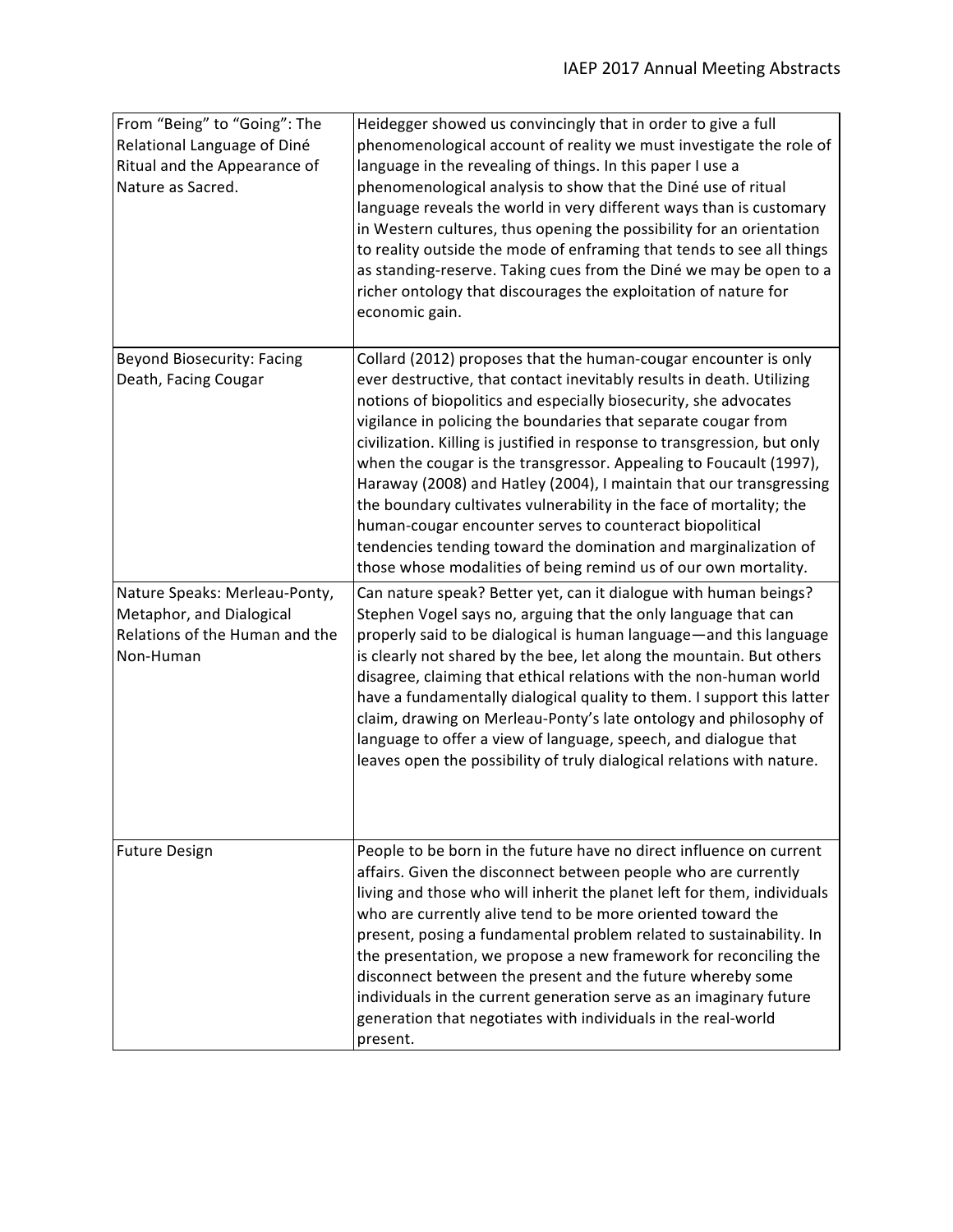| An Ecological Understanding of<br><b>Transcendental Subjectivity</b>                  | I argue that to understand transcendental subjectivity as worldless,<br>as a subject unrelated to world, represents a fundamental<br>misunderstanding of Husserl's transcendental phenomenology -<br>even within his most Cartesian-styled texts. The acquisition of the<br>solus ipse in phenomenological reflection marks the beginning of<br>philosophical wisdom, not its end. Indeed, phenomenological<br>reflection discloses a subjectivity that is in essence relational. So not<br>only is it possible to think of transcendental subjectivity in ecological<br>terms, it is also the only proper way to think of "it."                                                                                      |
|---------------------------------------------------------------------------------------|-----------------------------------------------------------------------------------------------------------------------------------------------------------------------------------------------------------------------------------------------------------------------------------------------------------------------------------------------------------------------------------------------------------------------------------------------------------------------------------------------------------------------------------------------------------------------------------------------------------------------------------------------------------------------------------------------------------------------|
| Kant's Political Theology of<br>Nature                                                | Scholars in the field of 'Political Theology' have unearthed<br>systematic analogies between theology and politics in modern<br>thought, and have argued that understanding this connection ought<br>to be central to understanding modernity. This paper argues that<br>conceptions of nature also form a crucial part of this conceptual<br>nexus, using Kant as its example. Kant's conception of politics, I<br>argue, can be described as an ecologico-theologico-political one, in<br>which properties traditionally associated with God are transferred<br>not first of all to 'the people,' but rather to Nature. I explore the<br>deeply paradoxical implications this has for Kantian politics.             |
| Spinozist Ethics & "Water is Life":<br><b>Working Beside Moral</b><br>Considerability | This paper develops an immanent ecological ethics that locates<br>human flourishing within sustaining ecological relationships. I<br>outline the features of this ethics and indicate how it addresses gaps<br>left by models of moral considerability by: 1) highlighting what<br>bodies can or cannot do under particular relations, 2) emphasizing<br>the constitutive role of interaction and interdependence in<br>ecosystemic existence, and 3) extending ethical regard to<br>ecologically-ramified scales. I unpack this argument through the<br>case-study of the massive Indigenous-led resistance to the<br>construction of the Dakota Access Pipeline across the Missouri River<br>on Lakota treaty land. |
| The Forgetting of Race in the<br>Anthropocene                                         | While recent work on gender and climate change has brought to<br>light the differential impacts of climate change on women and men,<br>far less attention has been directed to race. Applying an<br>intersectional perspective reveals the forgetting of race in the<br>discourses of the Anthropocene. These dimensions can be revealed<br>through, for example, attunement to the impact of institutions,<br>examination of the discourses and strategies for mitigation and<br>adaptation, and attentiveness to the framing of climate impacts.<br>This presentation will develop an analysis of three such instances.                                                                                             |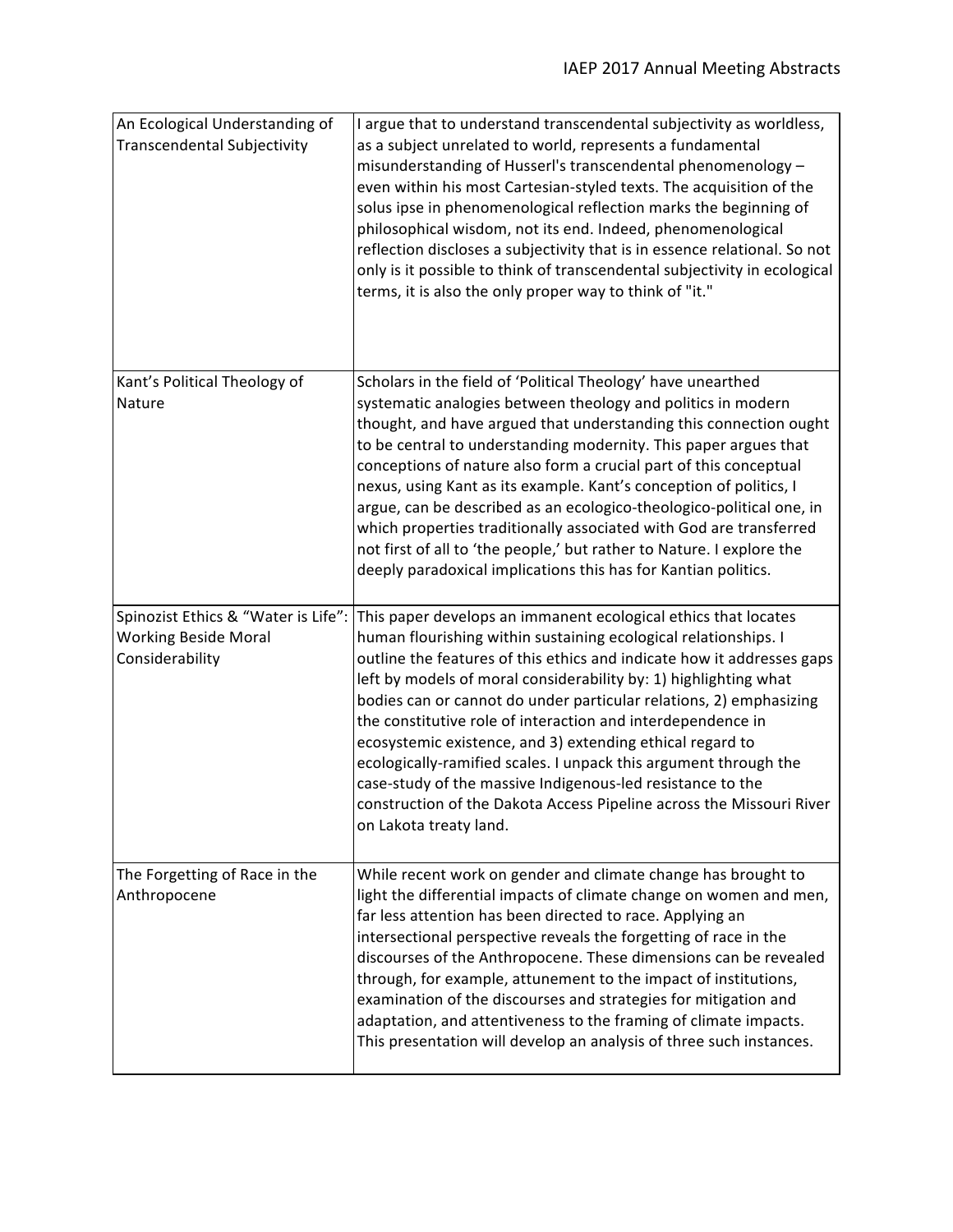| Can I have my Animals, and Eat    | Burgeoning In-Vitro Fertilized Meat (IVM) technology enables the       |
|-----------------------------------|------------------------------------------------------------------------|
| Them Too?                         | growth of meat in laboratories from stem cells- offering an            |
| An Eco-Feminist Perspective on    | alternative to industrial animal agriculture. Yet, eco-feminists posit |
| the Ethics Of In-Vitro Fertilized | that this biotechnology demands a disruption of the 'telos' of         |
| Meat                              | domesticated animals through decerebration. In recognizing the         |
|                                   | paralleled oppressions of reproductive capacities of female-bodies     |
|                                   | and animals through the violent subjugation of nature, eco-feminism    |
|                                   | challenges the utilitarian positions of animal welfare advocates. In   |
|                                   | this paper I argue that an ethical consideration of process            |
|                                   | demonstrates that IVM is more an extension of the logics of            |
|                                   | oppression rather than emancipation from them.                         |
| Democratic responsibilities and   |                                                                        |
| <b>Future People</b>              |                                                                        |
|                                   |                                                                        |
|                                   |                                                                        |
|                                   |                                                                        |
|                                   |                                                                        |
|                                   |                                                                        |
|                                   |                                                                        |
|                                   |                                                                        |
|                                   |                                                                        |
|                                   |                                                                        |
| Out in the Real World: Moral      |                                                                        |
| Realism, Field Philosophy, and    |                                                                        |
| Finite Ecologies in the           |                                                                        |
| <b>Environmental Humanities</b>   |                                                                        |
|                                   |                                                                        |
|                                   |                                                                        |
|                                   |                                                                        |
|                                   |                                                                        |
|                                   |                                                                        |
|                                   |                                                                        |
|                                   |                                                                        |
|                                   |                                                                        |
|                                   |                                                                        |
|                                   |                                                                        |
|                                   |                                                                        |
|                                   |                                                                        |
|                                   |                                                                        |
|                                   |                                                                        |
|                                   |                                                                        |
|                                   |                                                                        |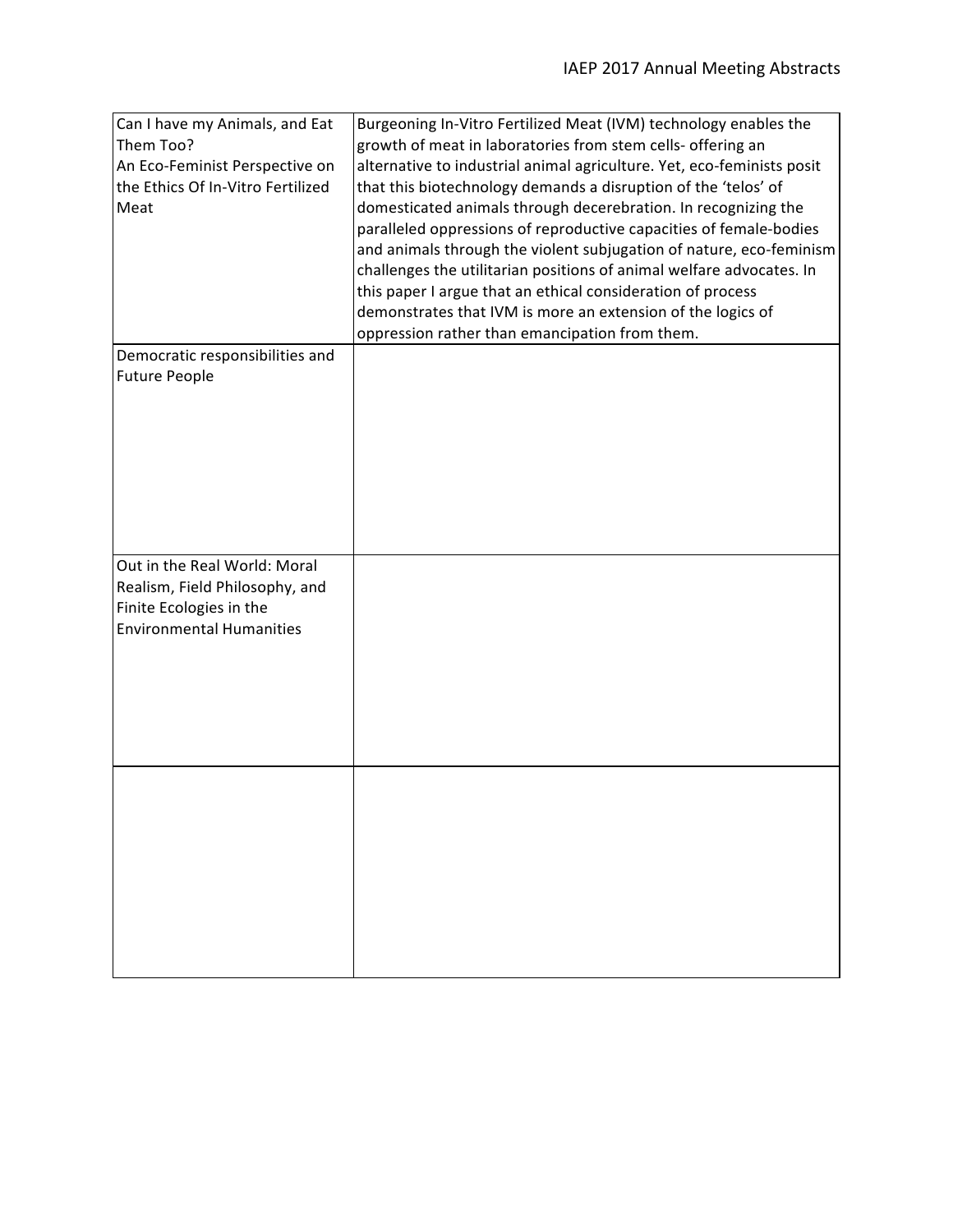| The Organism and the Machine:    |  |
|----------------------------------|--|
| Corporate Governance and the     |  |
| Death of Radical                 |  |
| Environmentalism                 |  |
|                                  |  |
|                                  |  |
|                                  |  |
|                                  |  |
|                                  |  |
|                                  |  |
|                                  |  |
| On the Centrality of the         |  |
| 'Environmental' Virtue of Love   |  |
|                                  |  |
|                                  |  |
|                                  |  |
|                                  |  |
|                                  |  |
|                                  |  |
|                                  |  |
|                                  |  |
| Sartre and Thing-Power: Reading  |  |
| a Vital Materialist Ontology in  |  |
| Nausea                           |  |
|                                  |  |
|                                  |  |
|                                  |  |
|                                  |  |
|                                  |  |
|                                  |  |
|                                  |  |
| Concrete Infrastructure,         |  |
| Concrete Liberation: Marcuse's   |  |
| <b>Critical Theory as Praxis</b> |  |
|                                  |  |
|                                  |  |
|                                  |  |
|                                  |  |
|                                  |  |
|                                  |  |
|                                  |  |